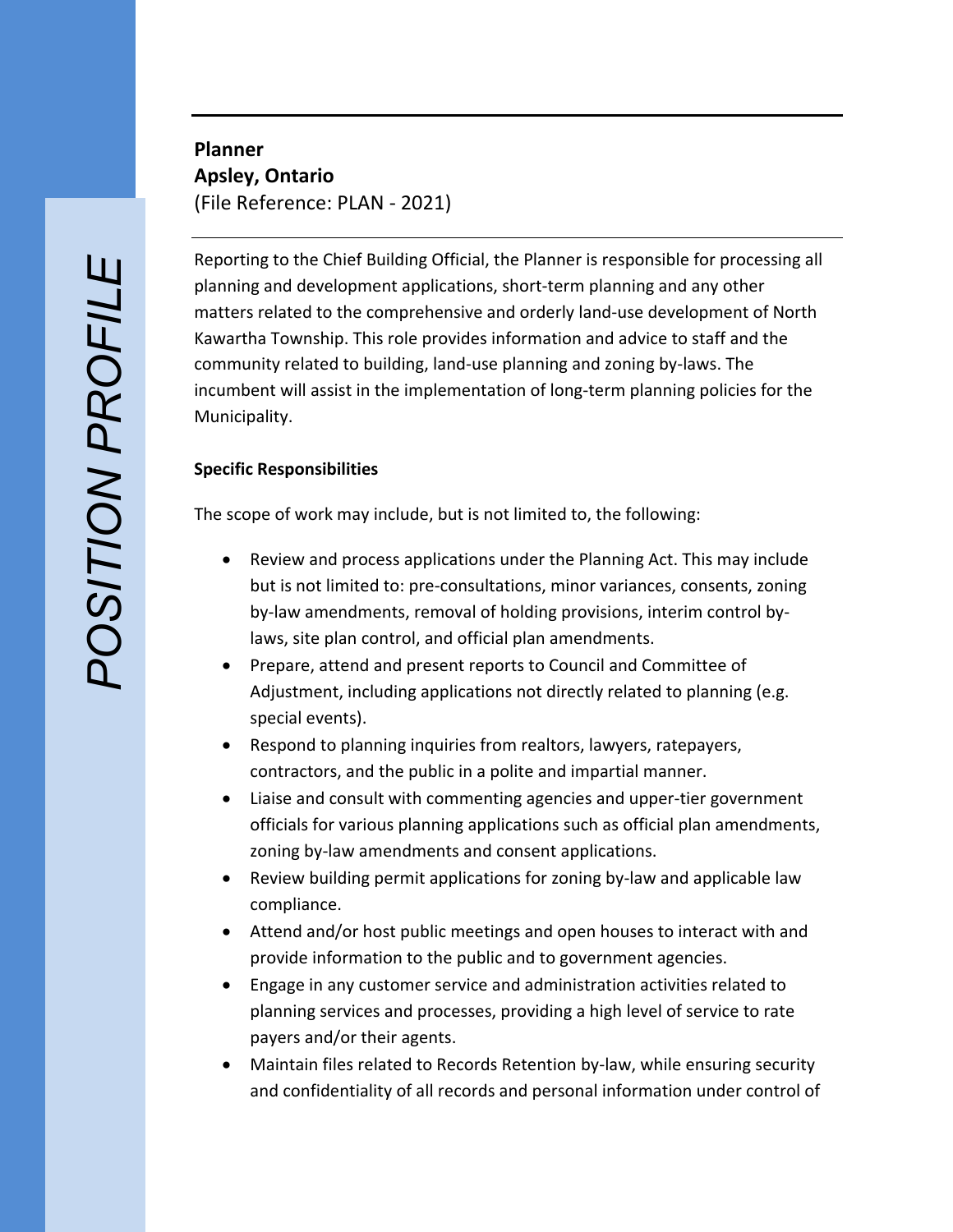the Township in accordance with legislation.

- Participate in local and regional committees, either intergovernmental or community based.
- Coordinate, analyze and prepare data and mapping for notices, presentations and research projects utilizing Municipal data and GIS.
- Provide Township and Ministry/Agency staff with maps, reports and other materials, as requested.
- Manage and process applications for the Community Improvement Plan.
- Participate in all aspects of the Occupational Health and Safety Act, and maintain knowledge of municipal policies.
- Pursue (or has acquired) on-going professional development associated with professional qualifications and to ensure most current knowledge of legislation and changing planning processes.
- Other duties as assigned.

## **Essential Skills and Competencies**

- Demonstrated ability to interpret and apply policy and legislation .
- Strong decision-making and problem-solving ability.
- Demonstrated presentation skills and ability to speak effectively in front of a group .
- Sense of collaboration and ability to work in a team environment .
- Demonstrated research and analytical ability .
- Demonstrated customer service expertise .
- Excellent oral and written communication skills.
- Demonstrated ability to work under deadlines and excellent time management skills .
- Demonstrated ability to deal with frequent interruptions and competing priorities .
- Demonstrated knowledge and experience using a wide range of computer programs such as: MS Office (Word, Outlook, Excel, Access, PowerPoint, Adobe), GIS, Great Plains, Keystone Complete, and Cloudpermit.
- Understanding and knowledge of the Planning Act, Municipal Act, Places to Grow Act, Provincial Policy Statement, and other related policies and legislation.
- Demonstrated understanding of applicable law, policies, by -laws and regulations pertaining to planning approvals and building permit processes.